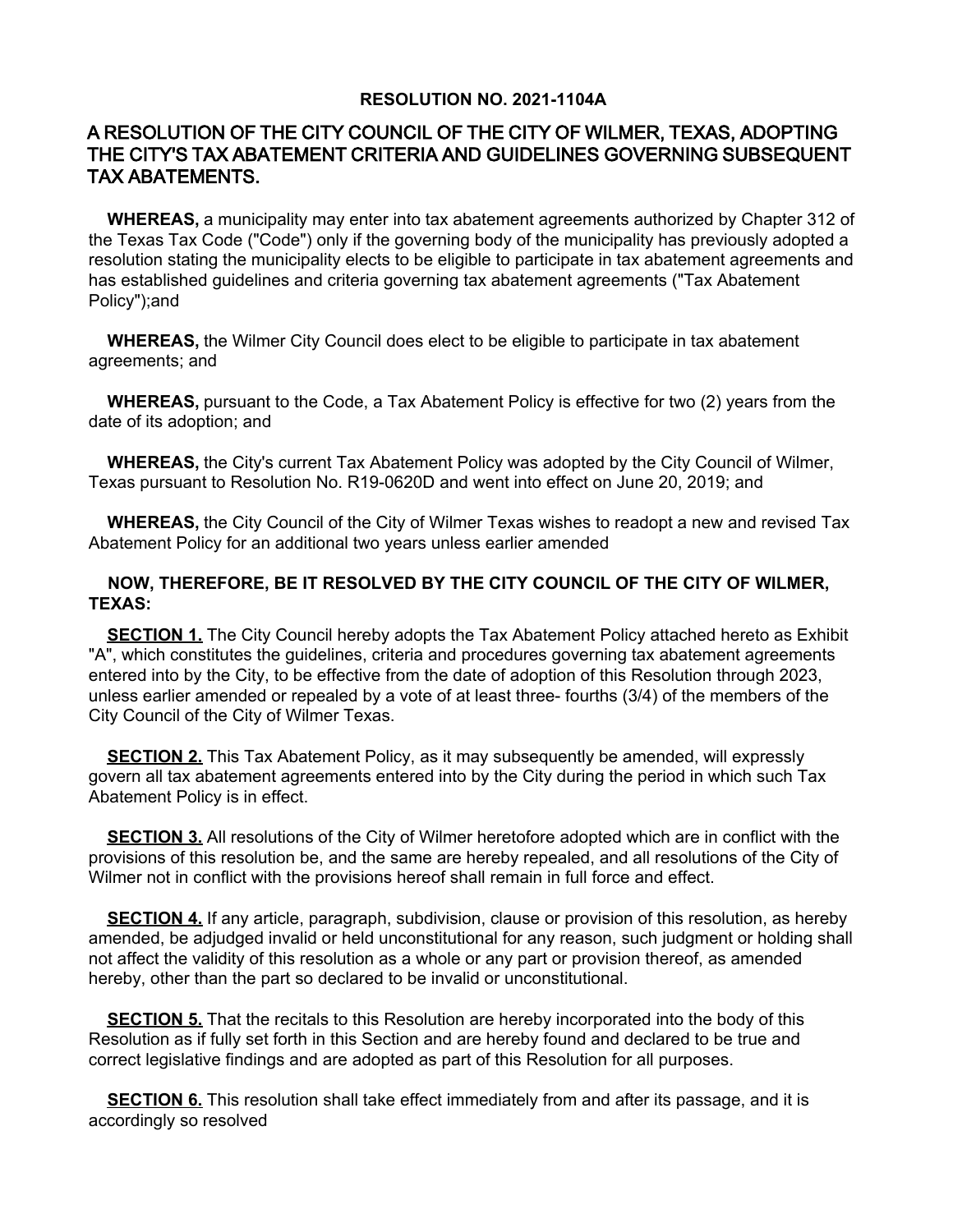**DULY PASSED** and approved by the City Council of the City of Wilmer, Texas, on this the 4th day of November, 2021

 $\equiv$ 

# **ATTEST: APPROVED:**

Mayra A. Ortiz, City Secretary **Network Contains a Sheila Petta, Mayor** 

**APPROVED AS TO FORM:**

Michael B. Halla, City Attorney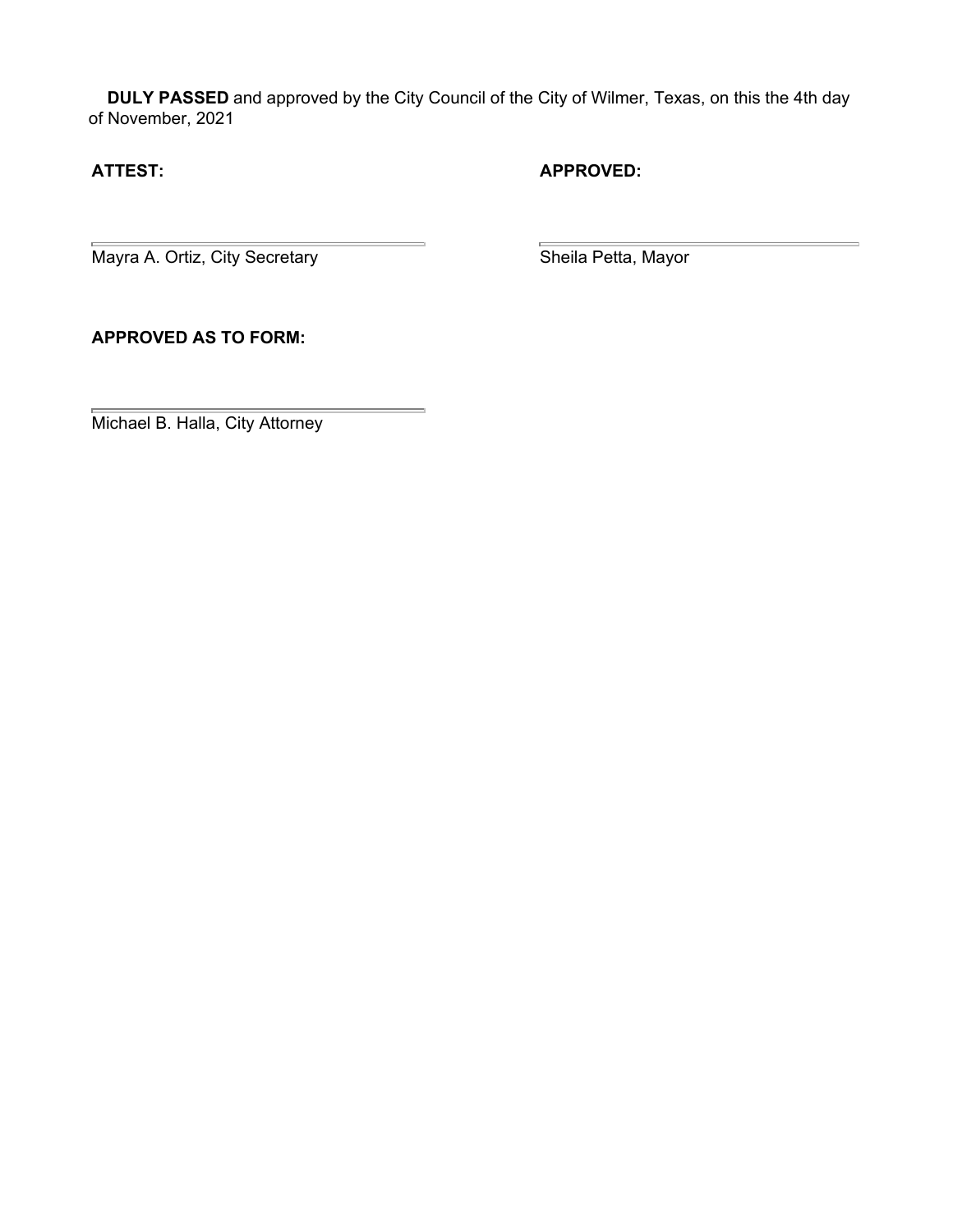# **CITY OF WILMER, TEXAS GUIDELINES FOR TAX ABATEMENT**

# **GENERAL PURPOSES AND OBJECTIVES**

The City of Wilmer is committed to the promotion of high-quality development in all parts of the City and to an ongoing improvement in the quality of life for its citizens. Insofar as these objectives are generally served by the enhancement and expansion of the local economy, the City will, on a case-by-case basis, consider providing tax abatement as a stimulus for economic development in Wilmer. It is the policy of the City that such consideration will be provided in accordance with the procedures and criteria outlined in this document and in Chapter 312 of the Tax Code. Nothing herein shall imply or suggest that the City of Wilmer is under obligation to provide any tax abatement to any applicant.

According to the Property Redevelopment and Tax Abatement Act, codified in Chapter 312 of the Texas Tax Code, the City may only grant tax abatement on the increment in value added to a particular property by specific improvements that meet the economic development goals and objectives of the City. The tax abatement may apply to the real estate portion of the project or the tangible personal property added to the real estate or both.

Tax abatements are granted to the owners of real and personal property; for projects wherethe real estate is leased, special terms and conditions will be required in the agreement.

Tax Abatement Agreements. In the event the City chooses to enter into a tax abatement agreement, consistent with the Texas Property Redevelopment and Tax Abatement Act, the City will establish a reinvestment zone for economic development purposes. Within the reinvestment zone there may be an tax abatement granted for the increase in value of real and tangible personal property.

Section 2264.051 of the Texas Government Code requires the City to provide within the tax abatement application a statement certifying that the business, or a branch, division, or department of the business, does not and will not knowingly employ an undocumented worker. Accordingly, all Tax Abatement Agreements will contain a provision specifying the rate and terms of the repayment of the public subsidy if convicted of knowingly employing an undocumented worker.

### **MINIMUM G U I D E L I N E S A N D STANDARDS FOR TAX ABATEMENT**

To be considered eligible for tax abatement, the proposed project and/or property must meetthe following criteria: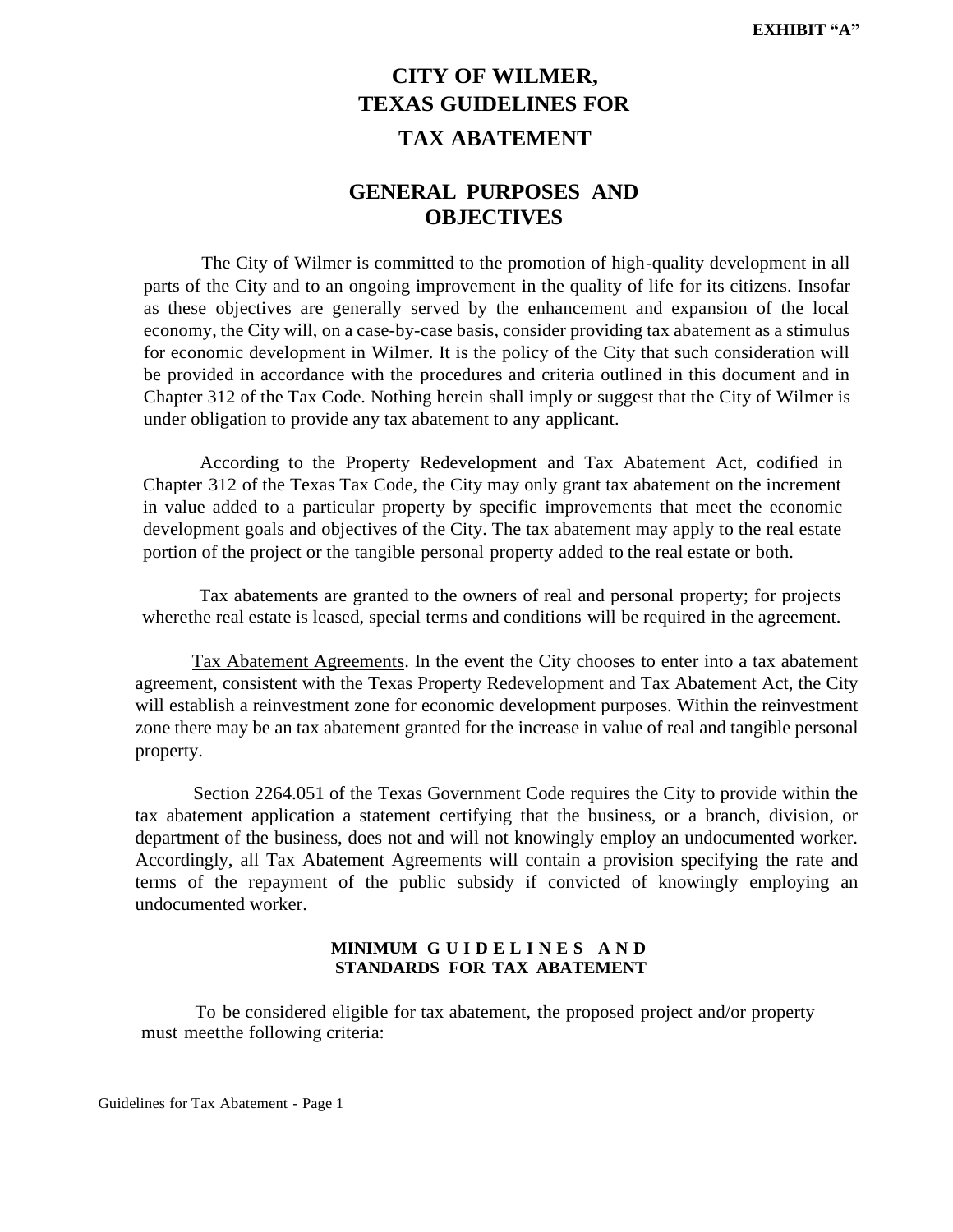1. An investment of at least \$10,000,000 in taxable assets for any new construction. The acquisition cost of the real estate is not included in computing the amount of taxable assets. Construction costs are not necessarily indicative of the taxable value of the property. (The taxable value is determined by the Dallas Central Appraisal District as of January 1 of each year.)

2. The City may consider tax abatement for an investment of at least \$10,000,000 in taxable assets for any construction related to the expansion, remodeling or modernization of existing businesses provided that the businesses are current in all obligations to the city/county and school district and that they are operating lawfully in accordance with zoning and all other regulations of the city,

3. The City may consider tax abatement for an investment less than those established in these guidelines for the taxable assets based upon City evaluation of economic developmentfactors, including but not limited to: the location of taxable inventory on the property; the amount of salestax which the project or property will generate for the City; and the amountof any rollback taxestriggered by the development or project.

4. The project makes a substantial contribution to redevelopment efforts or the project has high visibility, image impact, or is of a significantly higher level of development quality.

*5.* The project is in an area that might not otherwise be developed because of restraints of topography, ownership patterns, site configuration, or other constraints.

6. The project stimulates concentration of employment and/or commercial activity.

7. A project submitted for tax abatement shall be subject to fiscal impact analysis to determine whether the services required for the facility will exceed the amount of taxes generated if abatement was provided. It shall be the general policy that the city will not consider a tax abatement for any project that will generate negative cost to the city, however if a project is to be constructed in two or more phases and the net result for the overall project will result in a positive impact for the city, an abatement agreement maybe considered.

8. Applicants must provide a written narrative in the form of an application for a Tax Abatement Agreement that details how a development/project meets the above minimum standards. The application must also provide information to address the following criteria:

# **OBJECTIVE CRITERIA**

The following criteria are designed to evaluate specific components common to all applicants:

1. The amount of property tax base (including personal property) that will be added.

2. The amount of local annual payroll created.

Guidelines for Tax Abatement - Page 2 3. The number of new jobs created and/or in the case of existing business how many jobs are being retained. This description shall include the type of jobs full/part time including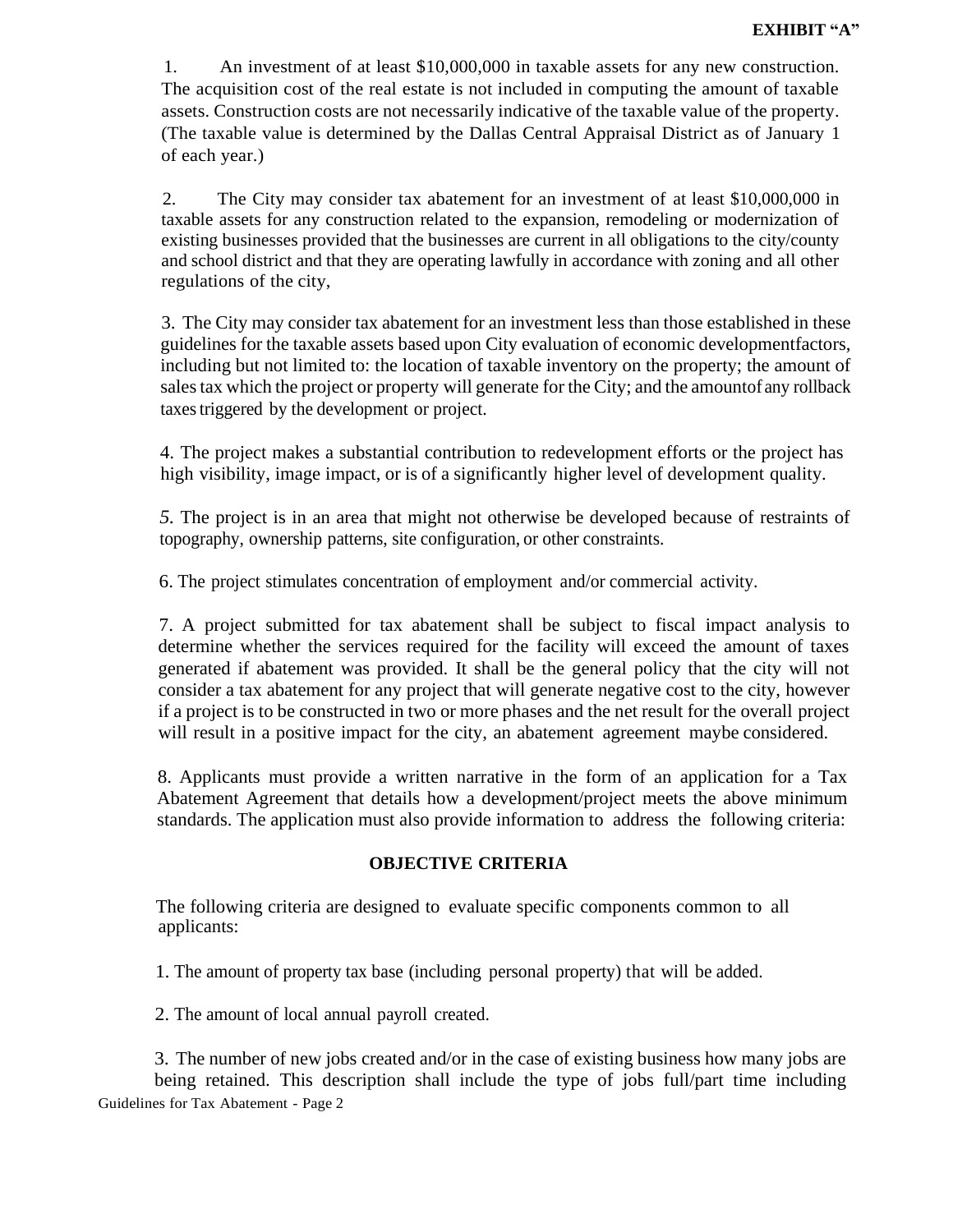projected wages rates and benefits.

4. The amount of sales tax generated.

5. The amount of taxable inventory located on the property.

6. Any extraordinary utility uses and if possible a projection of anticipated franchise or similar fee revenues which may accrue to the benefit to the city.

7. An investment of less than \$ 10,000,000 in taxable assets may be eligible for tax abatement based upon the evaluation of other economic development factors, including, but notlimited to, the location of taxable inventory on the property; the amount of sales tax which the property or project will generate for the City; and the amount of any rollback taxestriggered by the development or the project.

8. Recommended Schedule of Performance Criteria and Abatement Amounts

Total Appraised/Assessed Taxable Value/Full Time Employees

\$10 - \$20 Million and 25 FTE's could receive up to 25% Abatement up to 7 Years \$21 - \$35 Million and 50 FTE's could receive up to 50% Abatement up to 7 Years \$36- \$50 Million and 75 FTE's could receive up to 50% Abatement up to 10 Years \$51 - \$65 Million and 100 FTE's could receive up to 65% Abatement up to 10 Years Over \$65 Million and 200 FTE's could receive up to 70% Abatement up to 10 Years

# **SUBJECTIVE CRITERIA**

The applicant must also present in a written narrative, information regarding the following:

- 1. Whether the project is new construction/business or expansion remodel or modernization of an existing business.
- 2. The type and value of public improvements, if any, being made by the applicant as well as identifying any additional cost to the public for increased services or public improvements which may be necessary to support the project.
- 3. Whether the applicant be the owner or lessee, and if lessee, whether there are occupancy commitments already existing.
- 4. Whether the project does (or can) meet all relevant zoning, subdivision and other legal requirements?
- 5. The impact the project will have on other taxing units.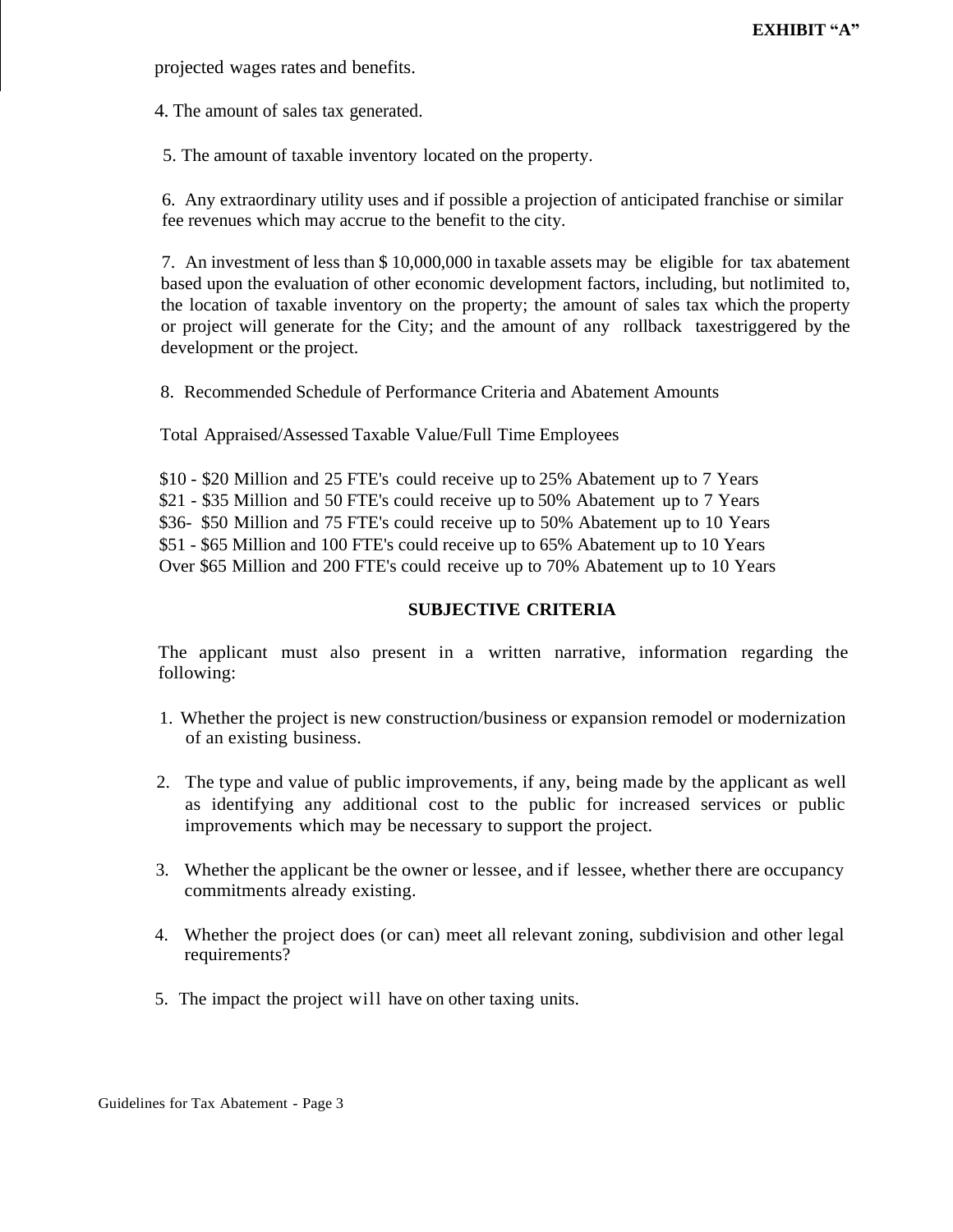- 5. Whether the project is consistent with the comprehensive plan of the City.
- 6. Whether the level of quality is significantly (and an objective basis for "significantly") higher than the typical projects of similar use, including whether site amenities are provided.
- 7. Whether the project poses any negative environmental, operational, visual or other impacts (i.e. pollution, noise, traffic congestion, etc.).

#### **AMOUNT AND DURATION OF TAX ABATEMENT**

The above criteria will be used to determine whether it is in the best interest of the City to provide tax abatement to an applicant. The following represents the type of economic development projects which the City Council has determined is desirable to promote a diversified tax base within the City of Wilmer and which may be eligible for tax abatement incentives from the city.

I. Tax abatements are available for both new facilities and structures and for the expansion and modernization of existing facilities and structures. For expansion and modernization of existing facilities, abatement will only be considered for the value added to buildings, equipment, and tangible personal property; the land value increase will not be abated. The City of Wilmer may provide up to 70 % tax abatement for eligible expansion or modernization projects. The following definitions shall apply to these eligible project categories:

| Warehousing and Distribution - | Temporary storage of materials received in<br>bulk for later transfer or shipment in smaller<br>lots and in combination with other materials<br>received.                                                                        |
|--------------------------------|----------------------------------------------------------------------------------------------------------------------------------------------------------------------------------------------------------------------------------|
| Fabrication and Assembly -     | The connection of standard, previously<br>manufactured components to form<br>a<br>consumer product.                                                                                                                              |
| Manufacturing and Processing - | The combining of raw materials to form<br>finished products that are physically altered and<br>result in consumer products, which includes<br>certain intellectual property activities such as<br>computer software development. |
| Regional Service Operation -   | The provision of financial, accounting,<br>insurance, or other similar back-office                                                                                                                                               |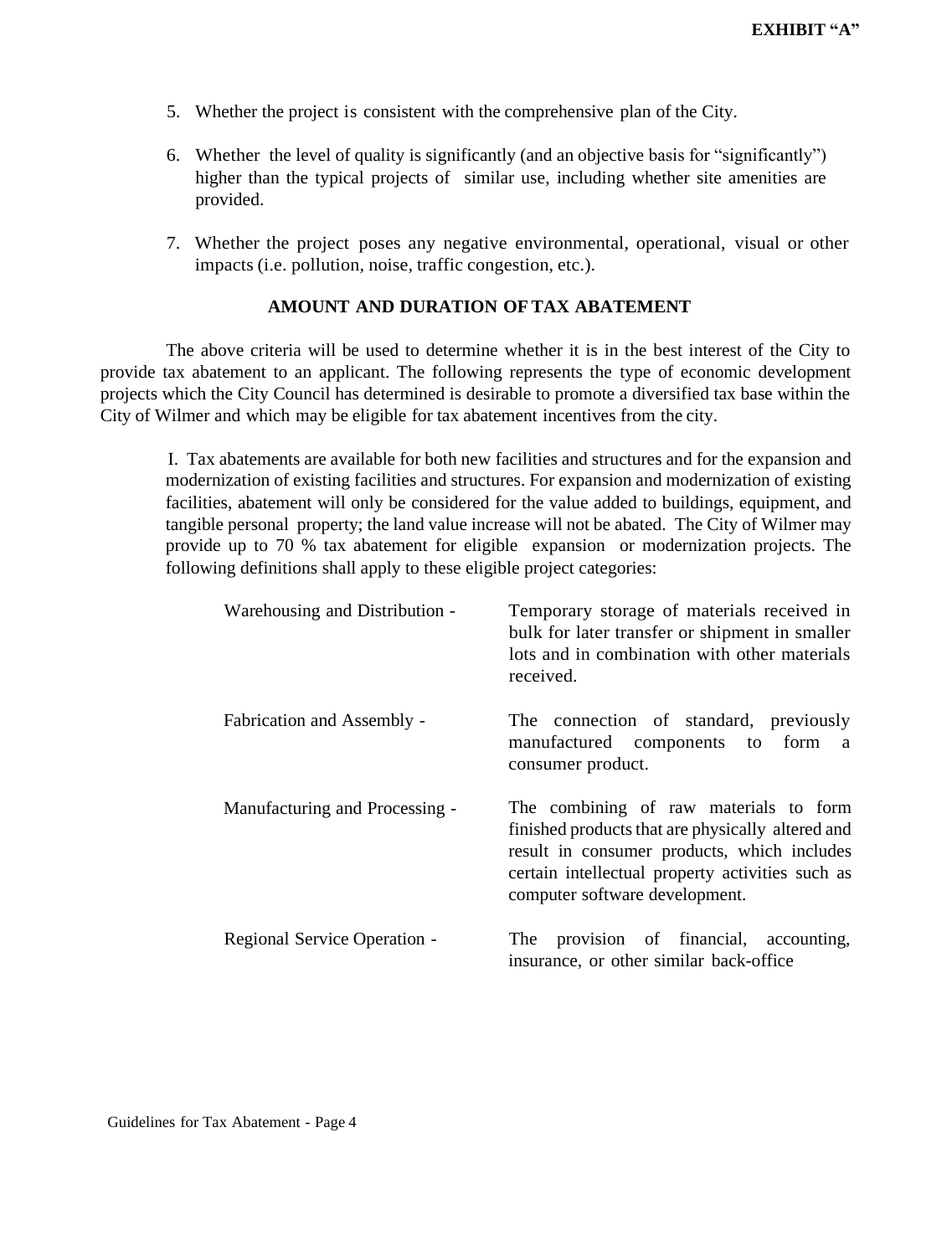|                            | processing or services for a regional,<br>national or multinational organization.                                                     |
|----------------------------|---------------------------------------------------------------------------------------------------------------------------------------|
| Major Tourist Attraction - | Any major tourist attraction, amusement<br>park, stadium, arena, race track or similar<br>facility or expansion which will employ not |
|                            | less than 40 permanent full-time employees<br>or a comparable equivalent.                                                             |

2. Any other uses, not elsewhere listed in this policy, will have to be considered on an individual basis to evaluate the desirability and compatibility of the proposed use forthe community.

3. For capital intensive projects with a capital investment in excess of One Hundred Million Dollars (\$100,000,000), the City Council reserves the right to negotiate such terms and conditions as are permitted by state statute (i.e. potentially I00% for 10 years).

4. A project may be granted tax abatement on real and/or personal property for a period of up to 10 years, depending on the evaluation of the tax abatement guideline criteria. The actual percentage of taxes subject to abatement shall be determined as outlined above and will apply only to the portion of the taxable value of the real property or of the tangible personal property located on the real property, or both, that exceeds that property's taxable value for the year in which the agreement is executed (base year). The tax abatement agreement for tangible personal property may only apply to the personal property added to the real property after the agreement is executed.

### **PROCEDURAL GUIDELINES**

Any person, organization or corporation desiring that the City consider providing tax abatement to encourage location or expanded operation within the city shall comply with these procedural guidelines. Nothing within these guidelines shall be construed to suggest that the City is under any obligation to provide any abatement to any applicant even if certain criteria aresatisfied. The City reserves the right to reject any application**.**

# **APPLICATION**

Applicants must submit an application for tax abatement to the City Administrator or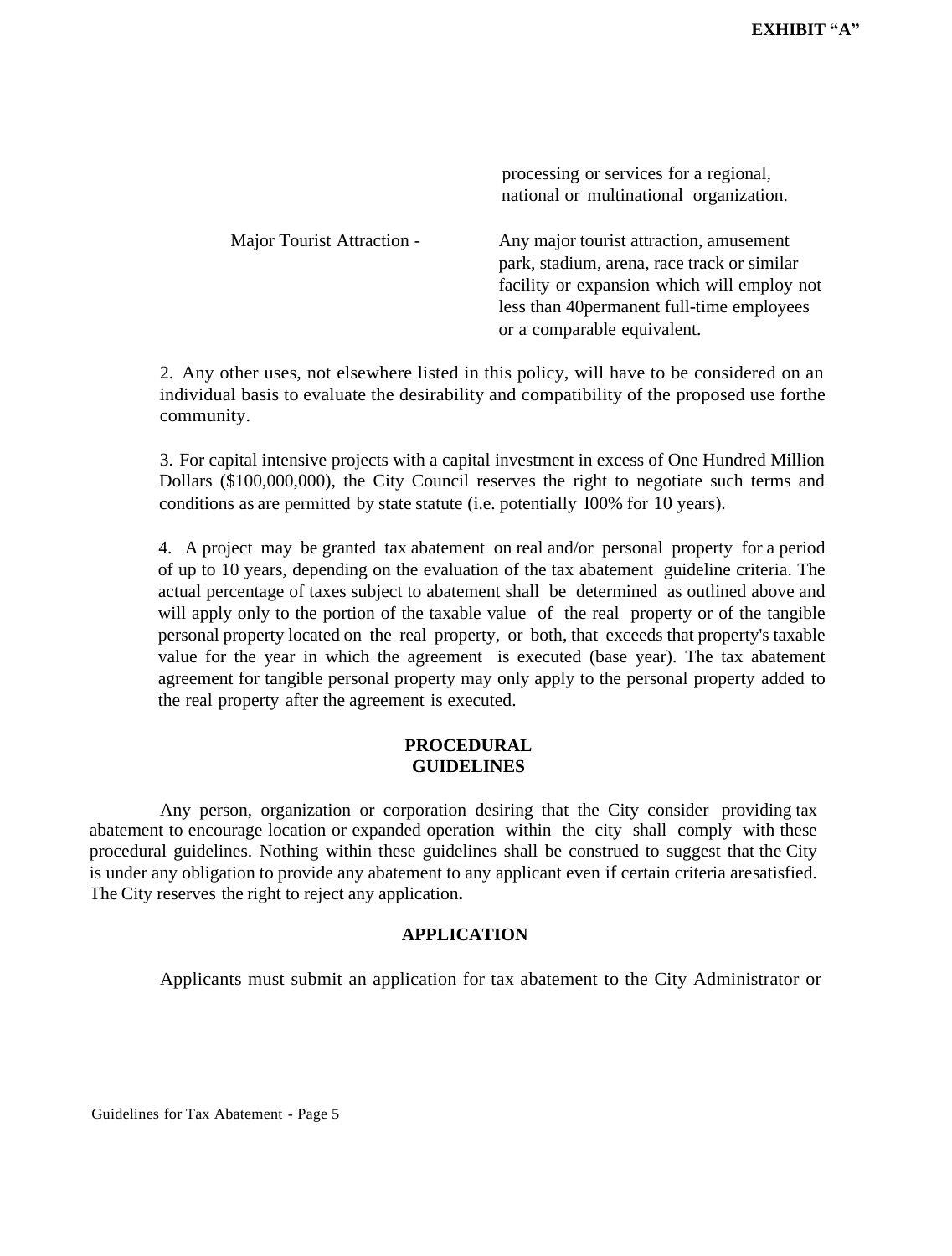Economic Development Director addressing all of the above criteria, and include a legal description of the property and a plat showing the precise location of the property, current tax affidavits, ownership information and authorization form the owner of the property if different from the applicant, all roadways within five hundred feet of the site, and all existing zoning and land uses within five hundred feet of the site. A completed application must be submitted, along with a check payable to the City of Wilmer for Five Hundred Dollars (\$ 500) for new construction or for existing business expansion as an application fee. Should the applicant withdraw the application during the process or fail to perform based on the agreed to schedule, the fee shall then be forfeited and utilized by the city to offset the cost incurred to process the application.

#### **APPLICATION REVIEW PROCESS**

The City Administrator or Economic Development Director will review the complete application for compliance with the guidelines contained herein which, if acceptable, will be presented to the Wilmer City Council for its review and consideration. The Council's review shall be based upon a subjective evaluation of the completed application and it may invite representatives from the Dallas County to participate in the review. Additional information maybe requested as needed. The application may be distributed to appropriate City departments for internal review and comments. Copies of the complete application package and staff comments,if any, will be provided to other taxing entities. The City Staff shall use these Guidelines to determine which proposed agreements to present to City Council. After review, the application will be presented to the Wilmer City Council for final action. The applicant must execute the Tax Abatement Agreement prior to submission to the City Council for approval. Upon Council approval, the application will be forwarded to other taxing entities for their review and possible participation if applicable.

The Mayor will make recommendations on the application to the City Council; however, the applicant may be requested to meet with the City Council. Based on the recommendation, the City Council may consider a resolution calling a public hearing to consider the establishment of a tax reinvestment zone. Although the applicant must first execute the tax abatement agreement, it will be subject to Council approval. Before the City may enter into a tax abatement agreement, the property involved must be designated by the City Council as a Reinvestment Zone.

The City Council will then give notice and hold a public hearing to determine whether the property involved should be designated as a Reinvestment Zone, whether the project is feasible and practical, and whether the project would be a benefit to the City after expiration of the agreement. At the public hearing, the City staff and/or the applicant may make a presentation after which interested persons may speak for or against the designation.

After the public hearing, the City council will consider adoption of an ordinance designating the area described in the legal description of the proposed project as a Tax Abatement Reinvestment Zone. After designation of the Reinvestment Zone, the tax abatement agreement willbe executed.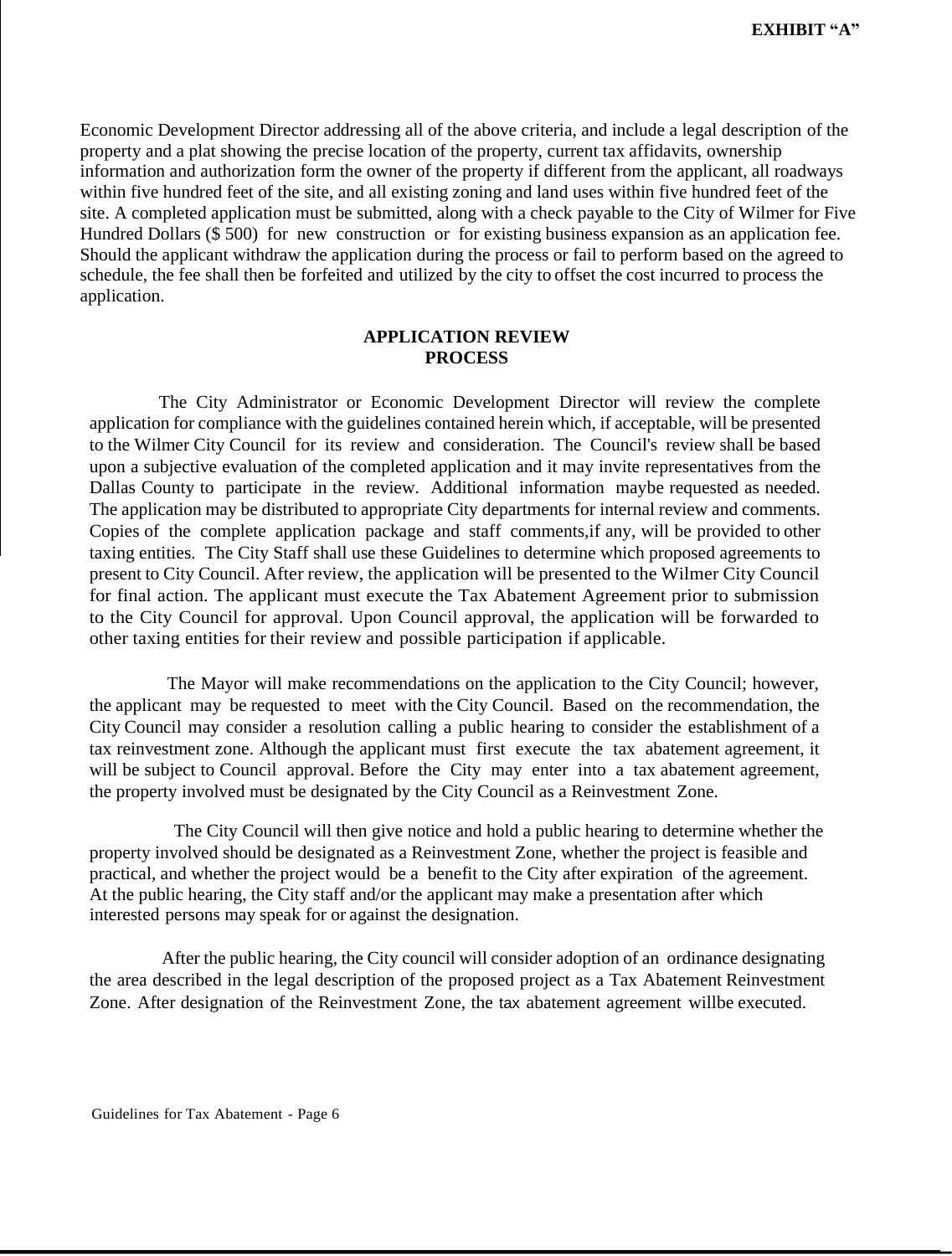#### **ADOPTION OF TAX ABATEMENT AGREEMENT**

The City will employ a standard form tax abatement agreement, the terms and provisions of which may be negotiated to accommodate the specific or unique aspects of the project. However, any tax abatement agreement must include the following terms:

- 1. General description of the project.
- 2. Amount of tax abatement.
- 3. Method for calculating the value of the abatement.
- 4. Term of the abatement.
- 5. Legal description of the property.
- 6. Type, number, location and timetable of planned improvements.
- 7. Any specific terms or conditions to be met by applicant.

Should the terms of the tax abatement agreement subsequently not be satisfied, the tax abatement shall be null and void and all a specific remedy related to the previously abated tax amounts as established in the agreement shall apply. Provisions to this effect will be incorporated into the agreement.

# **RECAPTURE/CLAWBACK**

(a) Should the City determine that the company or individual is in default according to the terms and conditions of the abatement agreement, the City shall notify the company or individual, in writing, at the address stated in the agreement, and if such non-compliance is not resolved within sixty (60) days from the date of such notice, then the agreement shall be terminated.

(b) If in the event that the company or individual:

(c) Allows its ad valorem taxes owed the City or other affected jurisdiction to become delinquent and fails to timely and properly follow the legal procedures for their protest and/or contest, or

(d) Violates any of the terms and conditions of the abatement agreement and fails to resolve such violations within sixty (60) days from the date of written notice of such violations.

(e) The agreement then may be terminated and all or a portion of taxes previously abated by the agreement will be recaptured and paid within sixty (60) days of the termination.

(f) Section 2264.051 of the Texas Government Code requires the City to provide within the tax abatement application a statement certifying that the business, or a branch, division, or department of the business, does not and will not knowingly employ an undocumented worker. Accordingly, all Tax Abatement Agreements will contain a provision specifying the rate and terms of the repayment of the public subsidy if convicted of knowingly employing an undocumented worker.

Guidelines for Tax Abatement - Page 7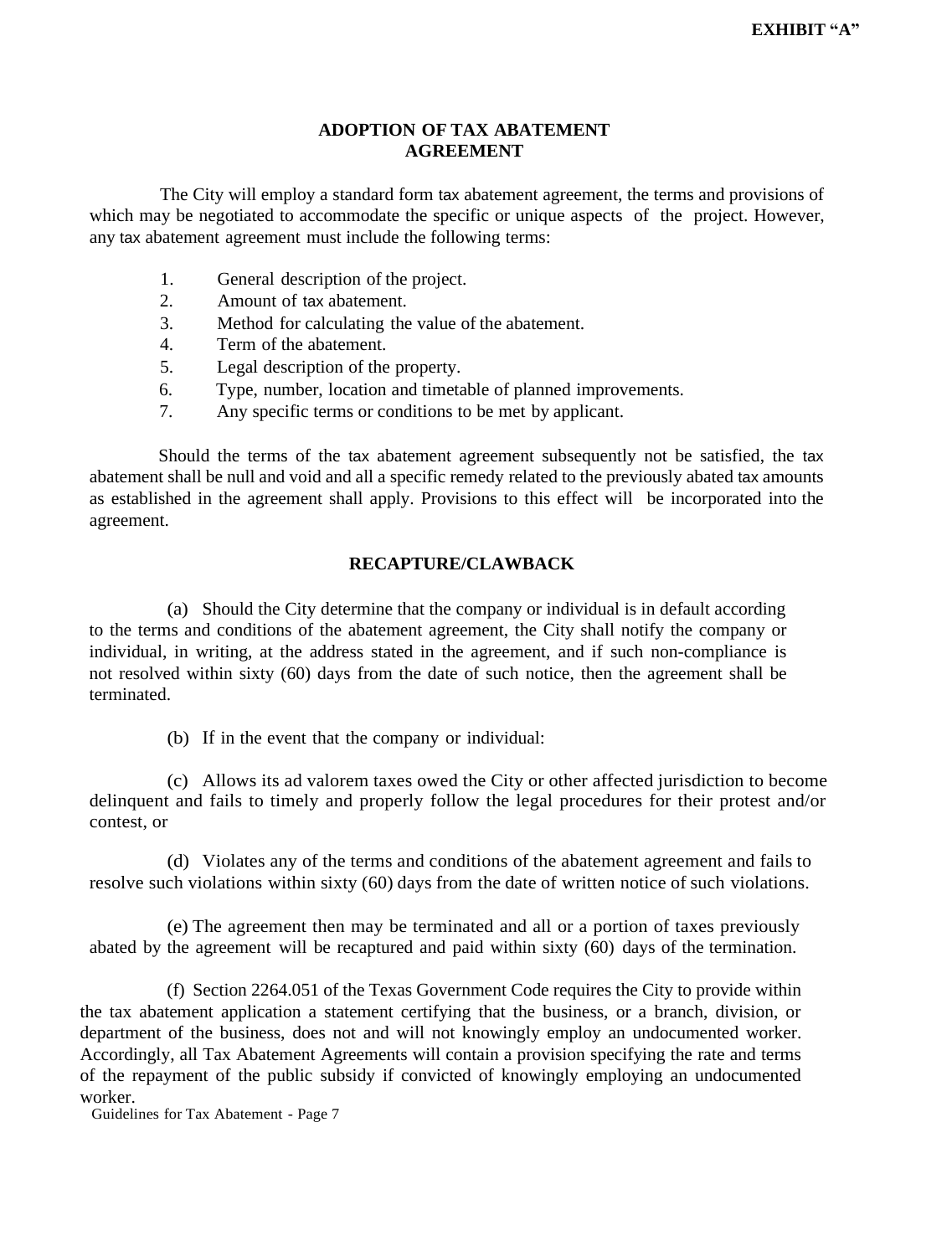

#### APPLICATION FOR TAX ABATEMENT FOR CITY OF WILMER, TEXAS **CONFIDENTIAL INFORMATION**  Texas property Tax Code

Chapter 312, Subchapter A. Sec. 312.003

| 1. | Applicant(s):<br>(Attach a financial statement of each Applicant showing financial capacity to complete the<br>proposed project).                                                                                                                                                                                                                                                             |        |           |        |  |
|----|-----------------------------------------------------------------------------------------------------------------------------------------------------------------------------------------------------------------------------------------------------------------------------------------------------------------------------------------------------------------------------------------------|--------|-----------|--------|--|
|    | ) Individual ( ) Corporation ( )<br>Applicant's Status: (<br>Partnership                                                                                                                                                                                                                                                                                                                      |        |           |        |  |
|    | <b>Mailing Address:</b>                                                                                                                                                                                                                                                                                                                                                                       |        |           |        |  |
|    | City:                                                                                                                                                                                                                                                                                                                                                                                         | State: | Zip:      | Phone: |  |
|    | Contact person Agent:                                                                                                                                                                                                                                                                                                                                                                         |        |           |        |  |
| 2. | <b>Mailing Address:</b>                                                                                                                                                                                                                                                                                                                                                                       |        |           |        |  |
|    | City:                                                                                                                                                                                                                                                                                                                                                                                         | State: | Zip:      | Phone: |  |
| 3. | Name and address as currently shown on Tax Roll:                                                                                                                                                                                                                                                                                                                                              |        |           |        |  |
|    | Address:                                                                                                                                                                                                                                                                                                                                                                                      |        |           |        |  |
|    | City:                                                                                                                                                                                                                                                                                                                                                                                         | State: | Zip:      | Phone: |  |
|    | Is Applicant purchasing this property? () Yes<br>No<br>Purchase Price: \$<br>Will Tax Abatement Affect purchase?<br>) Yes (<br>) No                                                                                                                                                                                                                                                           |        |           |        |  |
|    |                                                                                                                                                                                                                                                                                                                                                                                               |        |           |        |  |
| 4. | All property Owners having an interest in the Property, and their respective interests (except<br>mineral and/ or royalty interest only): [for corporate and partnership applicants, attach full listing<br>of names and addresses, and telephone numbers of officers, directors, shareholders, and<br>partners.] Attach a separate sheet of paper in more room needed.<br>Name:<br>Interest: |        |           |        |  |
|    |                                                                                                                                                                                                                                                                                                                                                                                               |        |           |        |  |
|    | <b>Mailing Address:</b>                                                                                                                                                                                                                                                                                                                                                                       |        |           |        |  |
|    | City:                                                                                                                                                                                                                                                                                                                                                                                         | State: | Zip:      | Phone: |  |
|    | Name:                                                                                                                                                                                                                                                                                                                                                                                         |        | Interest: |        |  |
|    | <b>Mailing Address:</b>                                                                                                                                                                                                                                                                                                                                                                       |        |           |        |  |
|    | City:                                                                                                                                                                                                                                                                                                                                                                                         | State: | Zip:      | Phone: |  |
| 5. | Property Owner's Agent:                                                                                                                                                                                                                                                                                                                                                                       |        |           |        |  |
|    | <b>Mailing Address:</b>                                                                                                                                                                                                                                                                                                                                                                       |        |           |        |  |
|    | City:                                                                                                                                                                                                                                                                                                                                                                                         | State: | Zip:      | Phone: |  |
|    |                                                                                                                                                                                                                                                                                                                                                                                               |        |           |        |  |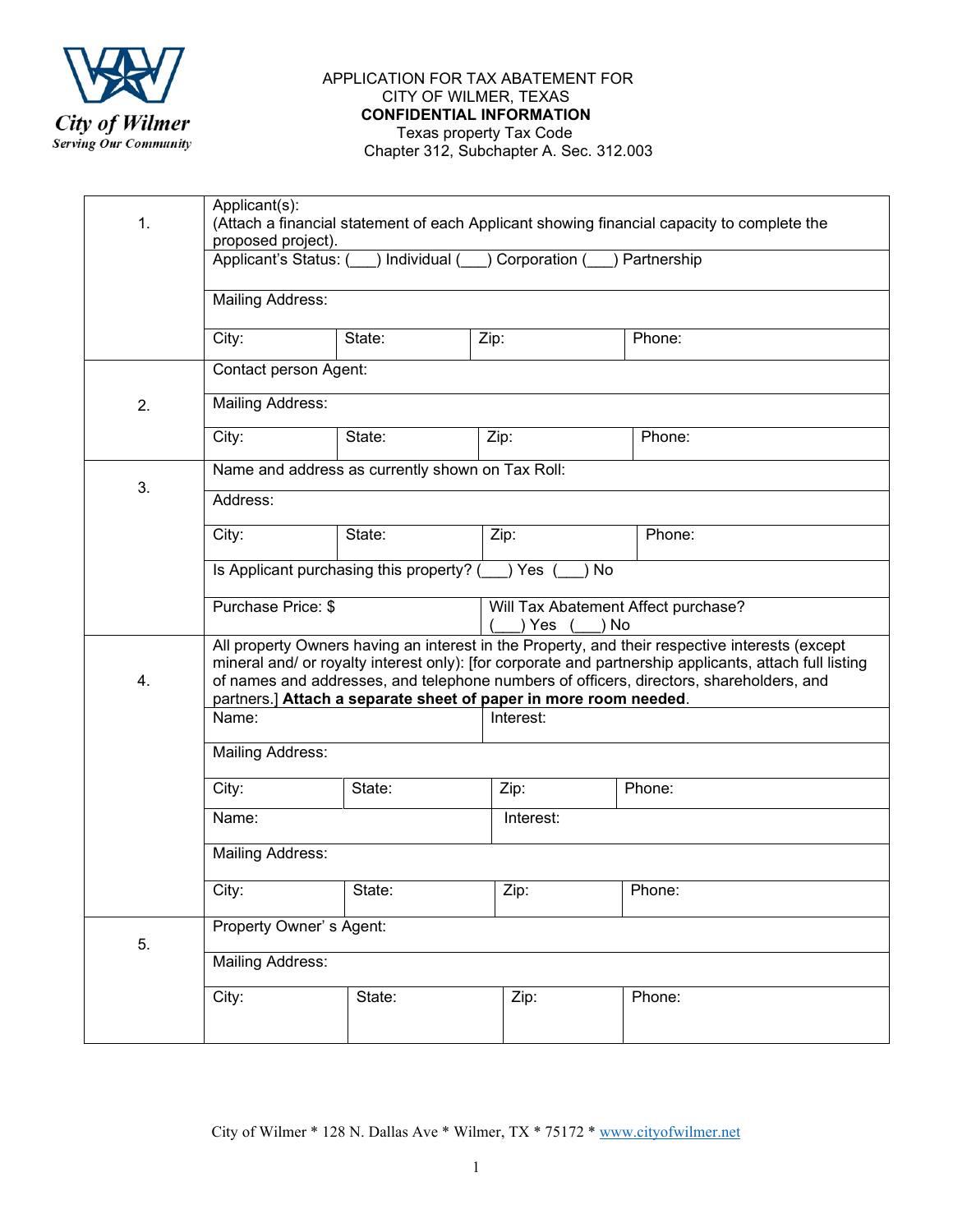| 6.  | <b>Business Address:</b><br>landscaping, signage, parking and internal circulation]                                         |                |                    | [Attach legal description, plat and project site plan illustrating layout and designs for structures, |  |
|-----|-----------------------------------------------------------------------------------------------------------------------------|----------------|--------------------|-------------------------------------------------------------------------------------------------------|--|
| 7.  | Description of Project:                                                                                                     |                |                    |                                                                                                       |  |
|     | Is this an expansion of an existing facility? (<br>) Yes (<br>) No                                                          |                |                    |                                                                                                       |  |
| 8.  | Is this property located within the boundaries of the City of Wilmer?<br>) Yes ( ) No                                       |                |                    |                                                                                                       |  |
|     | Is this property located within the boundaries of a Reinvestment Zone?<br>) Yes ( ) No<br>If Yes, which Reinvestment Zone:  |                |                    |                                                                                                       |  |
| 9.  | List taxing Entities or Jurisdictions that govern the location of the proposed abatement request:                           |                |                    |                                                                                                       |  |
|     | A)<br>B)<br>C)                                                                                                              |                |                    |                                                                                                       |  |
|     | D)<br>E)                                                                                                                    |                |                    |                                                                                                       |  |
| 10. | F)<br>Estimated project construction<br>dates:                                                                              |                |                    |                                                                                                       |  |
|     | Taxable value of any existing property and improvements for tax year immediately preceding the<br>date of this application: |                |                    |                                                                                                       |  |
|     | Real Property Value:                                                                                                        |                | Improvement Value: |                                                                                                       |  |
|     | Personal Property Value:                                                                                                    |                | Total Value:       |                                                                                                       |  |
|     | Property account Number:                                                                                                    |                |                    |                                                                                                       |  |
|     | <b>Existing Use of Property:</b>                                                                                            |                |                    |                                                                                                       |  |
| 11. | Intended Use of Property:                                                                                                   |                |                    |                                                                                                       |  |
|     | Is property currently receiving a reduction in taxable value for special use or exemptions?<br>Yes( ) No                    |                |                    |                                                                                                       |  |
|     | If Yes, explain and include estimated \$ value of reduction:                                                                |                |                    |                                                                                                       |  |
|     | Will property or improvements qualify for a reduction in taxable value due to special use or<br>exemption? () Yes () No     |                |                    |                                                                                                       |  |
|     | If yes, explain and include estimated \$ value of reduction:                                                                |                |                    |                                                                                                       |  |
| 12. | What is the total<br>estimated value of the<br>real property and<br>proposed improvements<br>after completion of the        | Taxable Value: |                    | Abated Value:                                                                                         |  |

City of Wilmer \* 128 N. Dallas Ave \* Wilmer, TX \* 75172 \* [www.cityofwilmer.net](http://www.cityofwilmer.net/)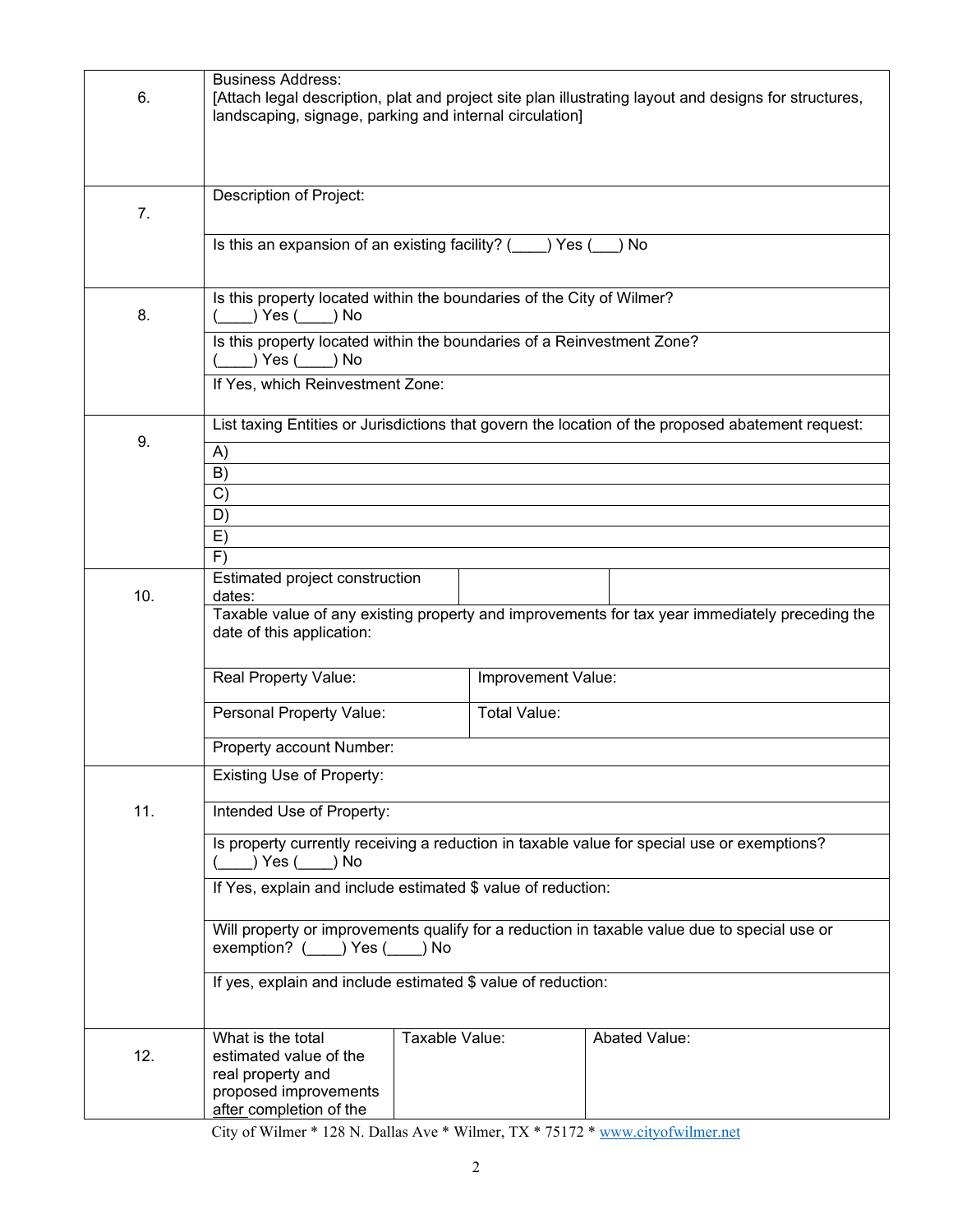|     | project? (Include taxable<br>and abated values)                                                                                                                                                                                                                                                  |                          |                                     |                          |
|-----|--------------------------------------------------------------------------------------------------------------------------------------------------------------------------------------------------------------------------------------------------------------------------------------------------|--------------------------|-------------------------------------|--------------------------|
| 13. | What is the estimated value of the fixed machinery, equipment, inventory and personal property<br>that will be on the site after completion of the project? NOTE: Only include property that will not<br>be abated:                                                                              |                          |                                     |                          |
|     | <b>Fixed Machinery Equipment</b>                                                                                                                                                                                                                                                                 | \$                       |                                     |                          |
|     | Inventory                                                                                                                                                                                                                                                                                        | $\overline{\mathcal{S}}$ |                                     |                          |
|     | Other Personal property (Furniture, etc.)                                                                                                                                                                                                                                                        | $\overline{\mathcal{S}}$ |                                     |                          |
| 14. | What is the economic life of the proposed improvements?                                                                                                                                                                                                                                          |                          |                                     | Years                    |
| 15. | Will the project stimulate desirable<br>concentrations of employment of commercial<br>activity?                                                                                                                                                                                                  | Yes                      | No                                  |                          |
|     | Will the project create or retain germane NT<br>jobs<br>in Wilmer?                                                                                                                                                                                                                               | Yes                      | No                                  | # of Jobs                |
|     | How many are retained jobs?<br>How many new<br>jobs?                                                                                                                                                                                                                                             |                          |                                     |                          |
|     | Will the newly created jobs be filled by<br>persons residing or projected to reside in<br>Wilmer?                                                                                                                                                                                                | Yes                      | No                                  |                          |
|     | <b>Estimated Annual Local Payroll in Dollars</b>                                                                                                                                                                                                                                                 |                          | <b>Estimated full-</b><br>time jobs | Estimated part-time jobs |
| 16. | Will the project make a substantial contribution to redevelopment efforts or special area plans by<br>enhancing either functional or visual characteristics, e.g., historical structures, traffic circulation,<br>parking facades, materials, signs, etc.? () Yes (<br>) No<br>If Yes, describe: |                          |                                     |                          |
|     |                                                                                                                                                                                                                                                                                                  |                          |                                     |                          |
| 17. | Is the project in an area, which might not otherwise be developed because of constraints of<br>topography, ownership patterns, site configuration, etc.? () Yes () No                                                                                                                            |                          |                                     |                          |
|     | If Yes, describe:                                                                                                                                                                                                                                                                                |                          |                                     |                          |
| 18. | Will the project serve as a prototype and catalyst for other development?<br>) Yes () No                                                                                                                                                                                                         |                          |                                     |                          |
|     | Will the costs be incurred by the City of Wilmer to provide facilities or services directly resulting<br>from the new improvement? $($ $)$ Yes $($ $)$ No                                                                                                                                        |                          |                                     |                          |
|     | If Yes, explain:                                                                                                                                                                                                                                                                                 |                          |                                     |                          |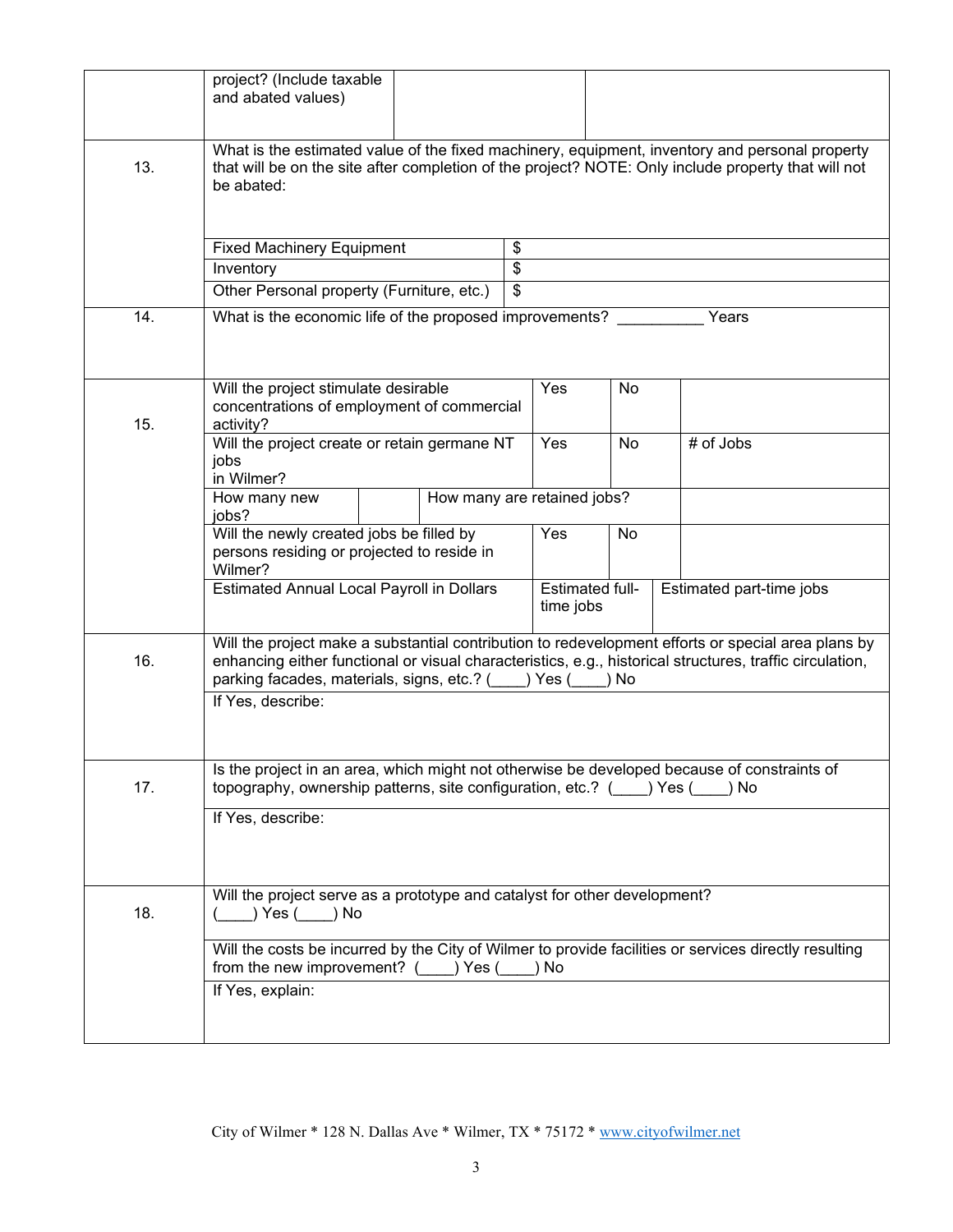| 19.              | Will there be any rollback taxes triggered by the development or project?<br>) Yes ( ) No                                   |  |  |
|------------------|-----------------------------------------------------------------------------------------------------------------------------|--|--|
|                  | If Yes, explain:                                                                                                            |  |  |
|                  |                                                                                                                             |  |  |
|                  | If Yes, amount:                                                                                                             |  |  |
| 20.              | What are the types and values of public improvements that will result from the project?                                     |  |  |
|                  | Type:<br>\$                                                                                                                 |  |  |
|                  | $\overline{\mathcal{S}}$<br>Type:                                                                                           |  |  |
| 21.              | Will the proposed improvements compete with existing businesses to the detriment of the local<br>economy? ( ) Yes (<br>) No |  |  |
|                  | If Yes, explain:                                                                                                            |  |  |
|                  | Will the proposed improvements stimulate existing local business?                                                           |  |  |
| 22.              | $(\_\_\)$ Yes $(\_\_\)$ No                                                                                                  |  |  |
| If Yes, explain: |                                                                                                                             |  |  |
|                  |                                                                                                                             |  |  |
| 23.              | Will the applicant be the owner or lessee? ( ) Owner (<br>) Other<br>) Lessee (<br>If Other, explain:                       |  |  |
|                  |                                                                                                                             |  |  |
|                  | If lessee, are occupancy commitments already existing: (<br>$)$ Yes (<br>No                                                 |  |  |
|                  | If Yes, explain:                                                                                                            |  |  |
| 24.              | What impact will the project have on the other above listed taxing entities?                                                |  |  |
| 25.              | Is the level of quality significantly higher than the typical projects of a similar use?<br>) Yes ( ) No                    |  |  |
|                  | If Yes, explain in which way:                                                                                               |  |  |
|                  | Are site amenities provided: (<br>) Yes (<br>No                                                                             |  |  |
|                  | If Yes, what are they?                                                                                                      |  |  |
|                  |                                                                                                                             |  |  |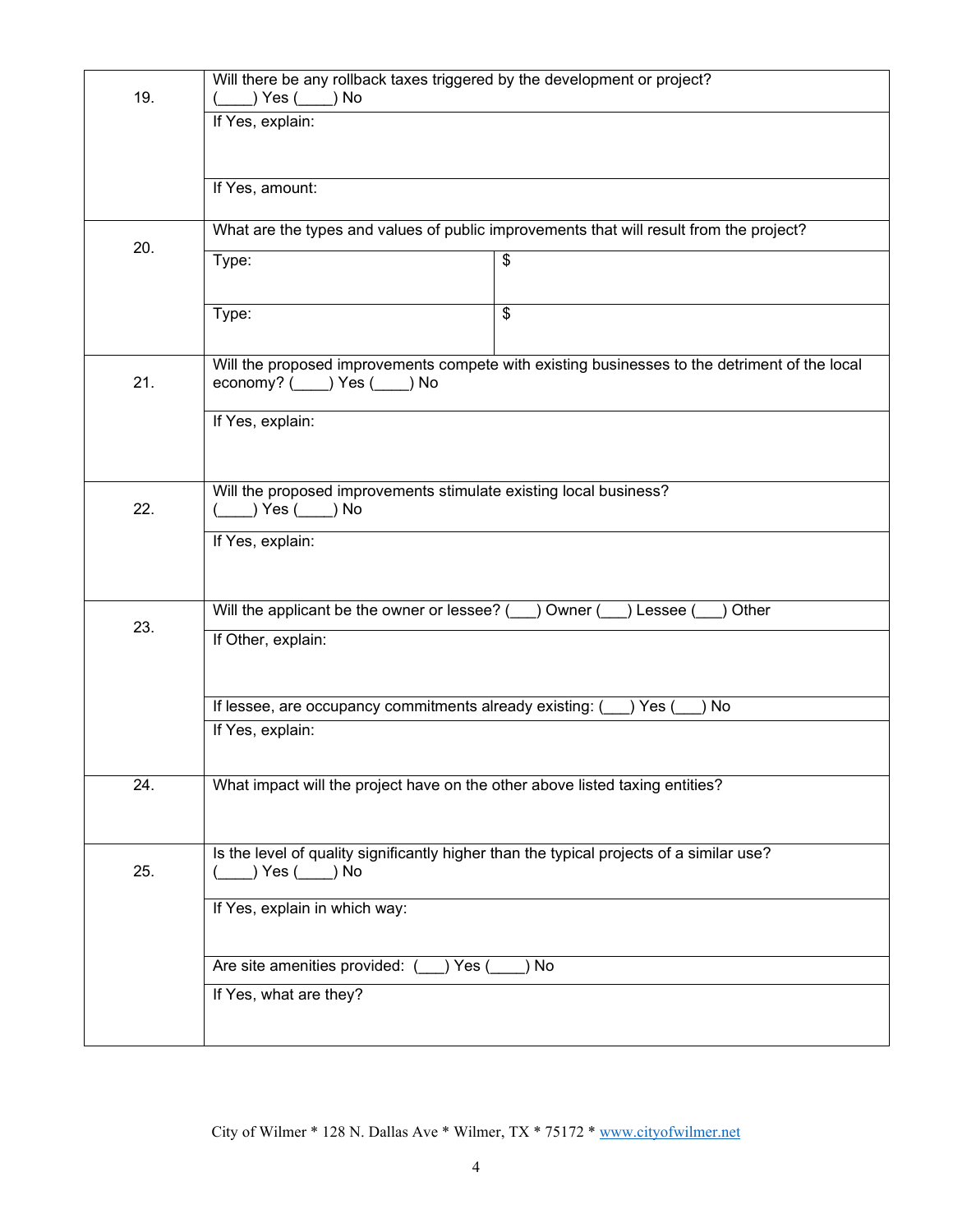| 26. | Does the project pose any negative environmental, operational, visual or other impacts (i.e.<br>pollution, noise, traffic congestion, etc.?) ( ____ ) Yes (<br>)No |
|-----|--------------------------------------------------------------------------------------------------------------------------------------------------------------------|
|     | If Yes, explain in detail (use another sheet if necessary):                                                                                                        |
|     |                                                                                                                                                                    |
|     | If within incorporated communities' limits or extra-territorial jurisdiction, have you discussed your                                                              |
| 27. | plans with the municipal administration to determine if there are any ordinances with which you<br>must comply? () Yes (<br>) No                                   |
|     | If No, when or if do you plan to:                                                                                                                                  |
|     |                                                                                                                                                                    |
|     | Into which category will the project best fit (See descriptions in Abatement Policy above)                                                                         |
|     | Warehouse and/or Distribution                                                                                                                                      |
| 28. | Fabrication and/or Assembly                                                                                                                                        |
|     | Manufacturing and/or Processing                                                                                                                                    |
|     | <b>Regional Service Operation</b>                                                                                                                                  |
|     | <b>Major Tourist Attraction</b>                                                                                                                                    |
|     | Other (Explain below)                                                                                                                                              |
|     | If Other, explain:                                                                                                                                                 |
|     |                                                                                                                                                                    |
|     |                                                                                                                                                                    |
| 29. | Does the project meet the minimum criteria for the category chosen above?<br>) Yes ( ) No                                                                          |
|     | If No, are you seeking an exception? (<br>) Yes (<br>No                                                                                                            |
|     | If Yes, what would be the exception?                                                                                                                               |
|     | Does the project provide a substantive regional benefit to the City of Wilmer?                                                                                     |
| 30. | ) Yes (<br>) No<br>If Yes, explain:                                                                                                                                |
|     |                                                                                                                                                                    |
|     | Are you applying for a tax abatement solely upon this substantive regional benefit?                                                                                |
|     | ) Yes ( ) No                                                                                                                                                       |
| 31. | Is this a capital-intensive project providing a capital investment of over \$20,000,000?<br>) Yes (__<br>) No                                                      |
|     | If Yes, what is the total capital investment?                                                                                                                      |
|     |                                                                                                                                                                    |
|     |                                                                                                                                                                    |